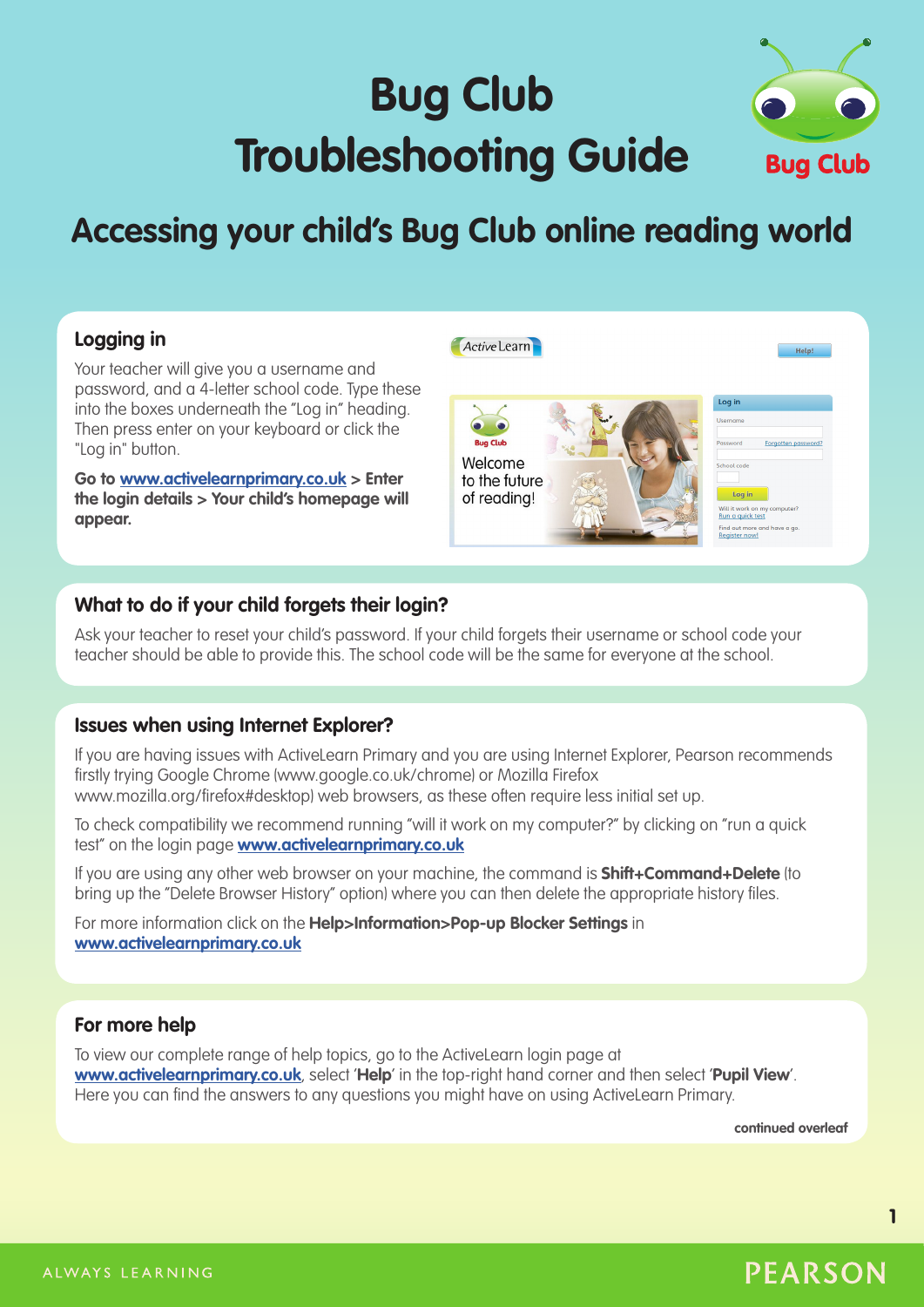# **Books aren't opening on your device?**

We recommend you change your pop-up blockers settings:

#### **Allowing Pop-Ups on an iPad**

- To enable pop-ups on an iPad, select "Settings" on the main screen
- Scroll down the left-hand menu to "Safari" and then tap to select
- Beside "Block pop-ups" on the right-hand part of the screen, there will be a switch. Drag this switch to the right. It should turn from green to white
- Finally, scroll down further to "Clear cookies and data". Click "Clear" in the pop-up that appears
- Even after you have enabled pop-ups in Safari, a prompt will appear when you try to open resources on an iPad
- Click "Allow" to allow the resource to open in a new window. If you click "Block", you will not be able to view the resource

If you continue to have problems after following these instructions, try restarting your iPad.

# **Allowing Pop-Ups on your computer**

In **Internet Explorer**, go to "Tools" (if the Tools tab is not visible press the "Alt" key on your keyboard). Select "Pop-up Blocker" then "Turn off Pop-up Blocker".'

In **Chrome**, go to web address chrome://settings/content. Scroll down to "Pop-ups" and select "Allow all sites to show pop-ups".

In **Firefox**, go to "Tools" (if the Tools tab is not visible press the "Alt" key on your keyboard) then select "Options", Click on "Content" then untick "Block pop-up windows".

In **Safari**, go to "Safari" and select "Preferences". Select "Security" then untick "Block pop-up windows".

Still having problems? For more information go to **www.activelearnprimary.co.uk** and select **'Help'** in the top-right hand corner, **Information>Pop Up Blocker Settings**.

# **Clearing the Cache**

Once you have disabled the Pop-Up Blocker, you may find that resources are still not opening.

Firstly try a forced refresh, by pressing Ctrl+F5, to see if this makes any difference. If not, it may be necessary to clear your cache.

**Note:** for both Windows & Apple Macintosh browsers, you do not have to clear your saved passwords, auto-filled data, download history, unless you want to.

To clear your cache on a Windows PC, simply press **Ctl+Shift+Delete** to bring up the "Delete Browsing History" option in your browser. From here you can then delete the appropriate history files.

#### Chrome:

| Clear browsing data                                                                                    | $\times$ |  |
|--------------------------------------------------------------------------------------------------------|----------|--|
| the beginning of time<br>Obliterate the following items from:                                          |          |  |
| <b>Browsing history</b>                                                                                |          |  |
| Download history                                                                                       |          |  |
| Cookies and other site and plug-in data                                                                |          |  |
| Cached images and files                                                                                |          |  |
| Passwords                                                                                              |          |  |
| Autofill form data                                                                                     |          |  |
| Hosted app data                                                                                        |          |  |
| <b>Content licenses</b>                                                                                |          |  |
| Clear browsing data<br>Cancel<br>Learn more                                                            |          |  |
| Saved content settings and search engines will not be cleared and may reflect your<br>browsing habits. |          |  |

#### **continued overleaf**

**2**

Settings

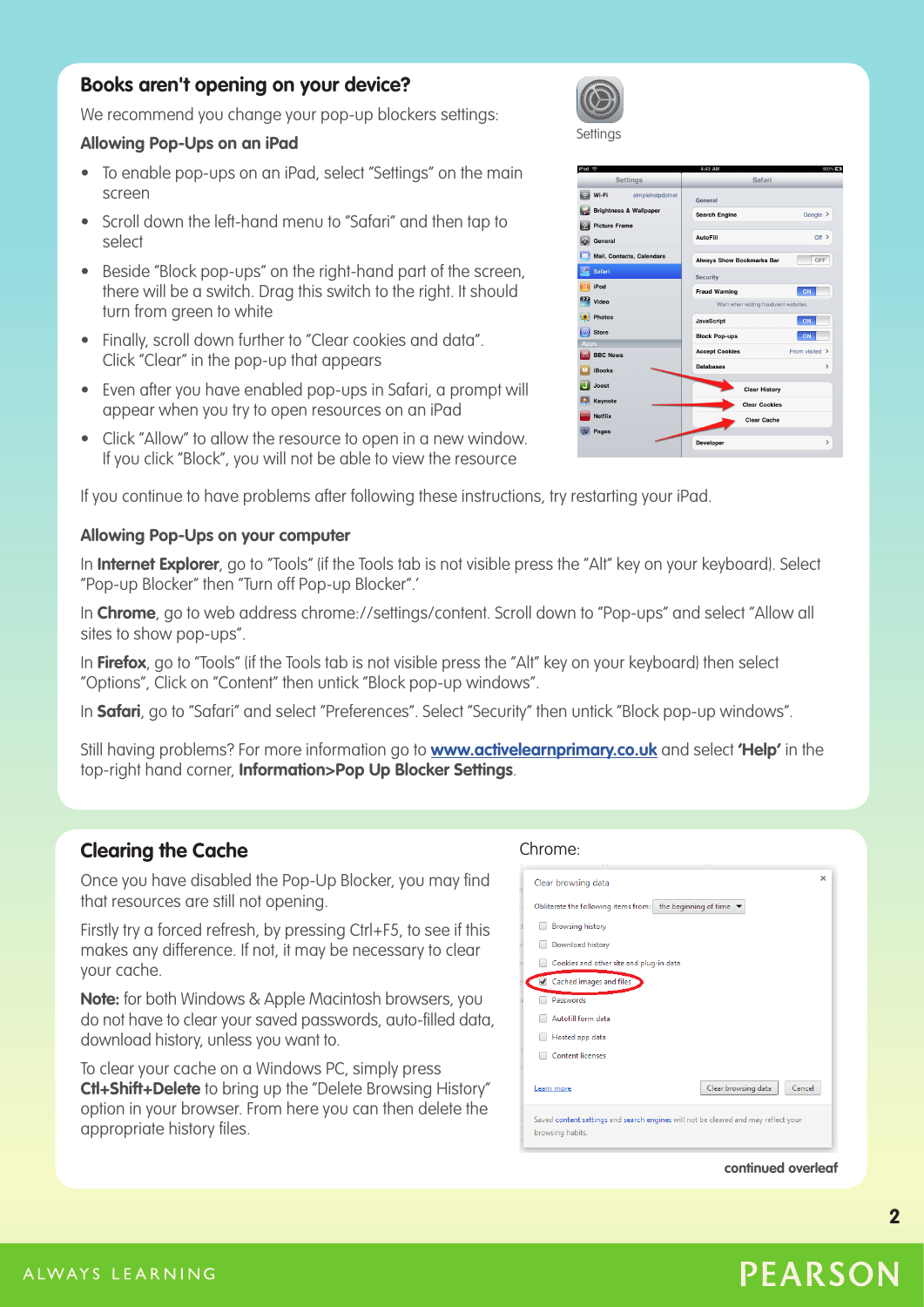| Juluit.                               |                   |                  |        |      |          |                                                                                |
|---------------------------------------|-------------------|------------------|--------|------|----------|--------------------------------------------------------------------------------|
| é.<br>Safari File Edit View           | History           | <b>Bookmarks</b> | Window | Help |          |                                                                                |
| About Safari<br>Safari Extensions     |                   |                  |        |      |          | Are you sure you want to empty the<br>cache?                                   |
| Report Bugs to Apple                  |                   |                  |        |      |          | Safari saves the contents of webpages you open, and                            |
| Preferences<br>√ Block Pop-Up Windows | ₩.<br><b>介 ポド</b> |                  |        |      |          | stores them in a cache, so the pages load faster<br>when you visit them again. |
| Private Browsing                      |                   |                  |        |      | $^\odot$ | Cancel<br>Empty                                                                |
| Reset Safari                          |                   |                  |        |      |          |                                                                                |
| <b>Empty Cache</b>                    | <b>NE</b>         |                  |        |      |          |                                                                                |
| <b>Services</b>                       | Þ.                |                  |        |      |          |                                                                                |
| <b>Hide Safari</b>                    | <b>H</b>          |                  |        |      |          |                                                                                |
| <b>Hide Others</b>                    | <b>H</b> 37       |                  |        |      |          |                                                                                |
| Show All                              |                   |                  |        |      |          |                                                                                |
| <b>Quit Safari</b>                    | <b>HQ</b>         |                  |        |      |          |                                                                                |

When using Safari, click the Safari menu and select "Empty Cache", then click "Empty"



Safari:



# **Site not working?**

It is a good idea to add sites which you know to be safe to the 'Trusted Sites' list (especially if you had set restrictions previously). ActiveLearn Primary has one domain (web site address) which holds all the audiovisual content of the ActiveLearn Primary website. You will need to make sure the following address has been added to your trusted sites:

# **www.activelearnprimary.co.uk**

**PEARSON** 

**3**

ALWAYS LEARNING